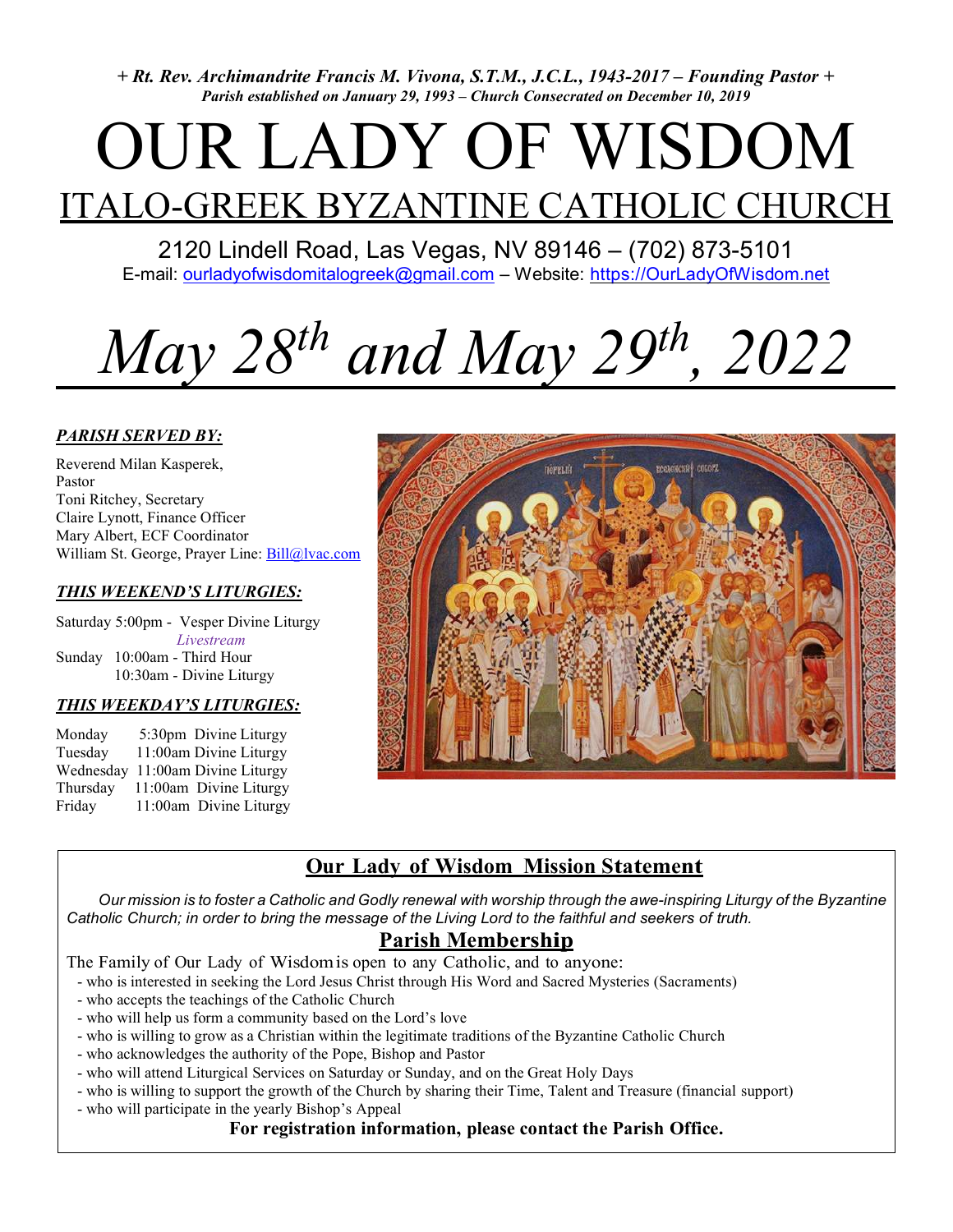| LITURGICAL SCHEDULE FOR THE WEEK                                                                                                                                                                                                         |                                                                                                                                                                                                                                                                                                                                                                                                                      |
|------------------------------------------------------------------------------------------------------------------------------------------------------------------------------------------------------------------------------------------|----------------------------------------------------------------------------------------------------------------------------------------------------------------------------------------------------------------------------------------------------------------------------------------------------------------------------------------------------------------------------------------------------------------------|
| Saturday, May 28th - Nicetas, Bishop of Chalcedon<br>5:00pm Vesper Divine Liturgy Livestream<br><b>Intention: Victor &amp; Becky Cole Anniversary</b><br>Readings: Acts 20:7-12; Jn 14:10-21                                             | 28 <sup>th</sup> - Our Venerable Father, Nicetas, Bishop of Chalcedon, A.D.<br>836 - St. Helladius, Priest-Martyr. - St. Eutyches, Martyr in<br>Miletus.                                                                                                                                                                                                                                                             |
| <b>Sunday, May 29th - SUNDAY OF THE FATHERS OF THE 1ST</b><br><b>ECUMENICAL COUNCIL</b><br>10:00am Third Hour                                                                                                                            | 29th - St. Theodosia, Venerable-Virgin Martyr of Tyre, who, on<br>seeing some martyrs led to their execution, asked them to pray for<br>her. She was seized, tried, tortured, and cast into the sea A.D. 308, in<br>the reign of Constantine and Galerius, Emperors.                                                                                                                                                 |
| 10:30am Divine Liturgy<br><b>Intention: People of Our Lady of Wisdom</b><br>Reading: Acts 20:16-18 & 28-36; Jn 17:1-13                                                                                                                   | 30 <sup>th</sup> - Our Venerable Father, Isaac, Monk in Dalmatia A.D. 374,<br>in the reign of Emperor Valentian.                                                                                                                                                                                                                                                                                                     |
| Monday, May 30th - Our Venerable Father, Isaac, Monk in Dalmatia<br>5:30pm Divine Liturgy<br><b>Intention: +Rose &amp; Samuel Holt with Panachida</b>                                                                                    | 31 <sup>st</sup> - St. Hermes, Apostle, Bishop of Philippi, a disciple of St.<br>Paul, mentioned in the Epistle to the Romans $(16:14)$ - St.<br>Hermeas, Martyr, A.D. 141, in the reign of Emperor Antoninus Pius.                                                                                                                                                                                                  |
| Readings: Acts 21:8-14; Jn 14:27-15:7<br>Tuesday, May 31 <sup>st</sup> - St. Hermes, Apostle, Bishop of Philippi<br>11:00am Divine Liturgy<br><b>Intention: +Julie Chrissy with Panachida</b><br>Readings: Acts 21:26-32; Jn 16:2-13     | 1 <sup>st</sup> - St. Justin, Martyr, a great philosopher, was born in Sichem in<br>Palestine. He delved deeply into philosophical meditations, became<br>a convert to Christianity with others, wrote Apologies for the<br>Christian Religion and a Dialogue with the Jew Tryphon. He was<br>beheaded in Rome A.D. 167, in the reign of the Emperor Marcus<br>Aurelius.                                             |
| Wednesday, June 1st - St. Justin Martyr<br>11:00am Divine Liturgy<br><b>Intention: John Javorsky</b><br>Readings: Acts 23:1-11; Jn 16:15-23<br>Thursday, June 2 <sup>nd</sup> - Our Holy Father, Nicephor Patriarch of<br>Constantinople | 2 <sup>nd</sup> - Our Holy Father, Nicephor, Patriarch of Constantinople. —<br>Our Holy Father, Alexander, Archbishop of Constantinople. He<br>resolutely stood against the Arian heresy, assisted at the Council of<br>Nicea. The awful death of Arius is regarded as a response to the<br>Saint's prayer for deliverance from the evils of this heresy. He died<br>A.D. 340, in the reign of Emperor Constantinus. |
| 11:00am Divine Liturgy with Anointing<br><b>Intention: +Michael Spencer</b><br>Readings: Acts 25:13-19; Jn 16:23-33                                                                                                                      | 3rd - St. Lucillian, Martyr and, with him, Claudius, Hypatius,<br>Paul, and Dionysius. Lucillian, an old man, was first tortured and,<br>with the four $-$ mere boys $-$ tied to the stake to be burned. Rain,                                                                                                                                                                                                       |
| Friday, June 3rd - St. Lucillian, Martyr and with him, Claudius,<br><b>Hypatius, Paul, and Dionysius</b><br>11:00am Divine Liturgy<br><b>Intention: Dead members of the Third Order Lay Carmelites</b>                                   | however, extinguished the fire. He was then crucified and the boys<br>beheaded under Aurelian, A.D. 273. - St. Paula, Martyr, a<br>Christian maiden of Byzantium, who was tortured and beheaded<br>A.D. 273.                                                                                                                                                                                                         |
| Readings: Acts 27:1-44; Jn 17:18-26<br>Saturday, June 4 <sup>th</sup> - Our Venerable Father Metrophanes Patriarch<br>of Constantinople<br>11:00am 5 <sup>th</sup> All Souls Saturday Liturgy with Panachida                             | 4th - Our Venerable Father Metrophanes, Patriarch of<br>Constantinople, suffered imprisonment in the persecution under<br>Diocletian, Emperor. He died A.D. 325, in the reign of Constantine<br>the Great, Emperor.                                                                                                                                                                                                  |
| 5:00pm Vesper Divine Liturgy Livestream<br>Intention: +Fr. Francis White<br>Readings: Acts 28:1-31; Jn 21:15-25                                                                                                                          | 5th - St. Dorotheus, Priest-Martyr, Bishop of Tyre, suffered<br>banishment under Julian the Apostate A.D. 362, being 107 years of<br>age                                                                                                                                                                                                                                                                             |
| Sunday, June 5th - PENTACOST SUNDAY<br>10:00am Third Hour                                                                                                                                                                                | <b>Glory to Jesus Christ!</b>                                                                                                                                                                                                                                                                                                                                                                                        |
| 10:30am Divine Liturgy<br><b>Intention: People of Our Lady of Wisdom</b>                                                                                                                                                                 | <b>Glory to Him Forever!</b>                                                                                                                                                                                                                                                                                                                                                                                         |

#### SUNDAY OF THE FATHERS AT THE FIRST NICEAN COUNCIL – May 29, 2022

Reading: Acts 2:1-11; Jn 7:37-52 & 8:12

"Keep them through your Name which you have given me, so that they may be one, even as we are one." Jesus prayed that we would share in the unity of the life-creating Trinity. The Church needs men and women who are called to live this prayer out in a religious vocation. He may be calling you to become a monk, a nun, or to ordained ministry. To learn more, contact the Vocations Office at 206-329-9219 or email: vocations@ephx.org

Services will be Livestream according to the bulletin. Please go to our website for the Livestream links at https://ourladyofwisdom.net